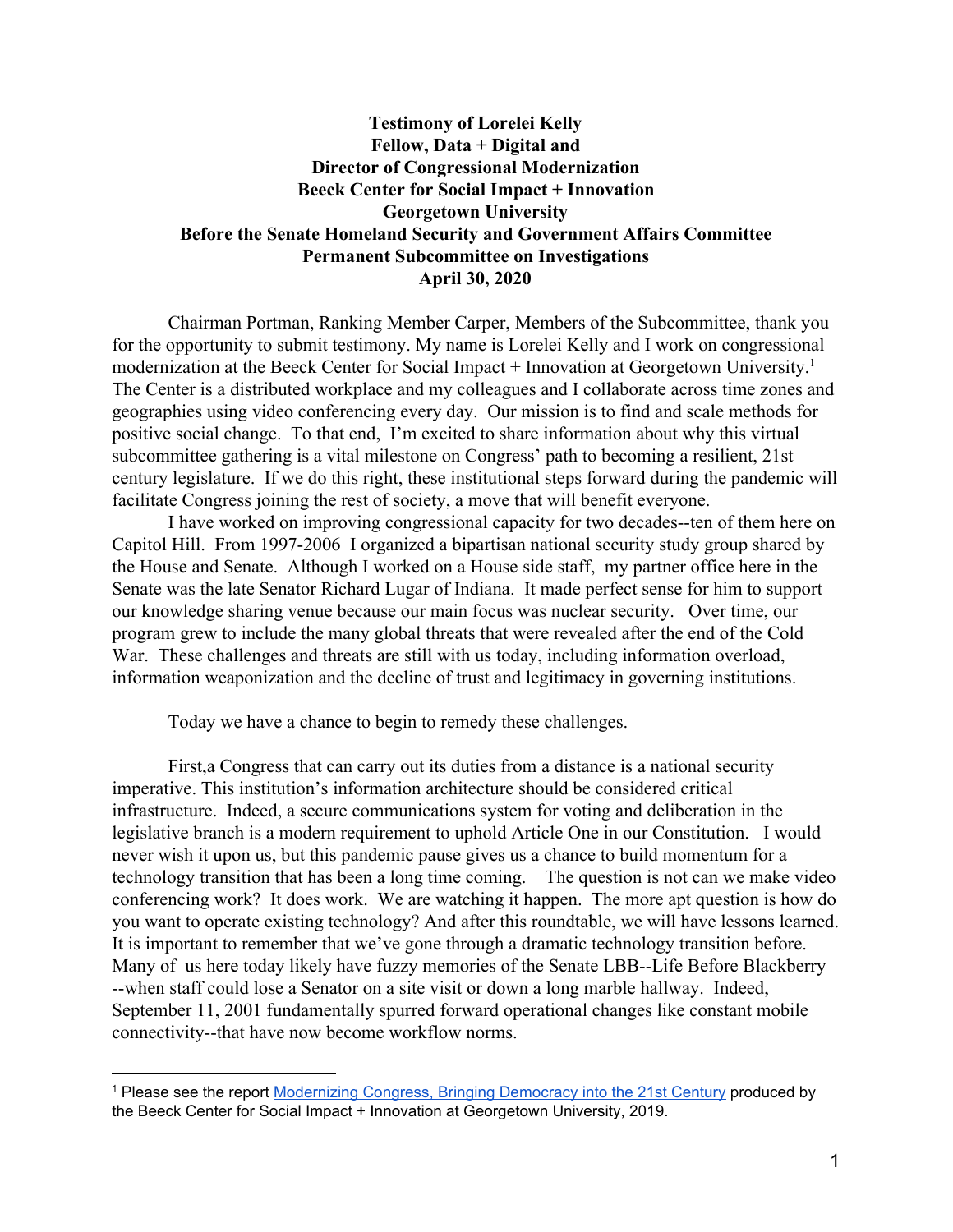Last October, I [co authored a memo t](https://www.legbranch.org/recommendation-to-the-house-select-committee-on-the-modernization-of-congress-to-bolster-remote-and-district-office-technology-for-first-branch-continuity-of-government/)o the House Select Committee on Modernization. It described the dangerous technology gap in our continuity of Congress planning. In the memo we asked what will we do if movement is prohibited at a time when members are dispersed across the USA? When it is too dangerous or impossible to reconvene in DC? We recommended that Congress prioritize and secure its remote capacity and technology, leveraging its existing district office structure, to prepare for such an event.The pandemic happened just a few months later.

Today the absence of preparation is alarmingly obvious. Both the House and Senate lack emergency rules to allow for temporary remote voting. We have little surge capacity and we still are missing a continuity plan. I believe that we cannot call ourselves a resilient democracy until Members of the House and Senate --actually the entire First Branch--can carry out their duties from afar. But there's good news. This roundtable today shows that we are on the right track. Moreover, building this system will be an incremental but fundamental step forward in restoring the checks and balances in our government. The Executive Branch has an emergency communications system, after all. It's called "First Net." We should all be asking ourselves where is the First Net for Congress? Where is the modern and safe digital infrastructure for the world's most powerful national legislature?

Equally important, if we make video conferencing platforms an option, we will be able to create new methods to improve trust and legitimacy in this governing institution. A remote system has the potential to reinvest Americans' belief in Congress because it will change who gets to participate regularly in the workflow of the Senate. With remote technology, the range of potential witness invites becomes huge. How often do small businesses in your state get to come testify? How frequently do non profit organizations connect in a meaningful way to the deliberative process? Today funding and time constraints limit who gets called as a witness to a committee hearing. These boundaries make Congress seem insular, exclusionary and even uninterested in the feedback of regular people. Just think of the real-time situational awareness we could have if local first responders, medical professionals, teachers and health care workers could fill your committee panels during this pandemic. We know this remote inclusion can happen because we're doing it right now. I'm sitting here talking to you from a horse corral in San Juan County New Mexico. One of the nation's most intense pandemic hotspots is the Navajo Nation, just on the horizon behind me. I'm here because--like everyone else-- I could not drive 4 days back to Washington, DC.

And then there's the Senate itself. A remote system for voting and participation will bolster this chamber's strong suite--the deliberative process. The Senate is built to provide due diligence in the nation's policymaking. Technology assisted hearings could be the sorting and filtering mechanism required to succeed in today's overwhelming and often weaponized communications environment. The need for improved content moderation is a common challenge in today's world. Fortunately, there is a rigorous discussion and many examples of participation rules and terms of engagement across all sectors from organizations that use digital platforms for broad participatory discourse. Configuring a platform that promotes authentic and productive information exchange is an art and science. We can learn from the moderators themselves, or those who have successfully set up a curated comments section in a newspaper or from Reddit, a popular online discussion forum. We can even learn from and build on Congress' own franking rules--the original content moderation guidelines.

More specifically, it's important to note that the PSI subcommittee is the perfect institutional champion for making progress on the remote technology front. Why? Because the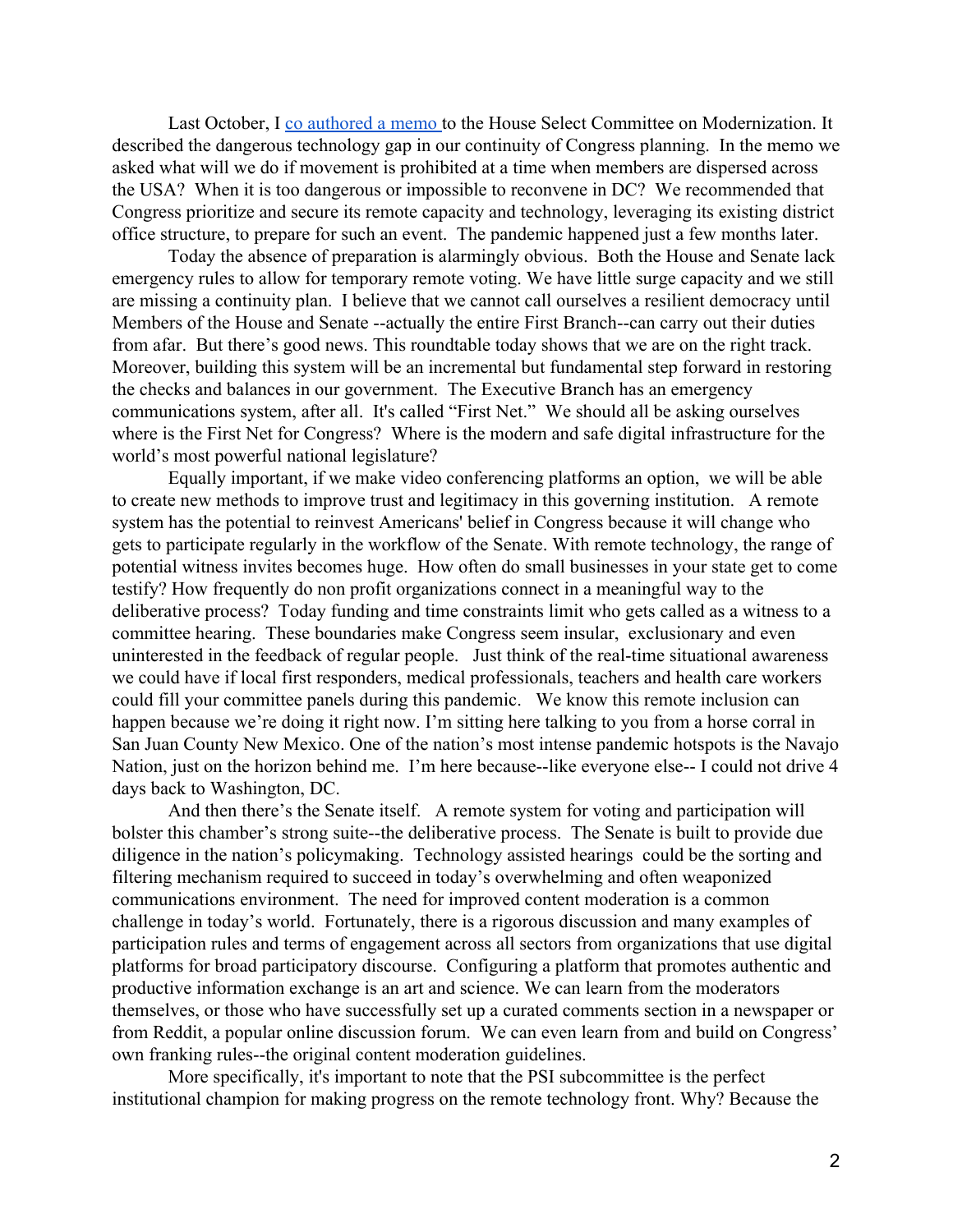muscle memory of this committee includes assuring an informed and connected nation. This is the committee that handles Information systems; national connectivity is in its DNA. HSGAC started out as the Postal Committee when the US post office embodied the operational promise of American democracy- -that everyone would be able to communicate and that the US Government would guarantee it.

 Today's hearing is one way to build confidence here in this chamber and in the American public that the First Branch of Government is an informed, responsive and effective part of our national leadership during this pandemic. We can look to states for models of progress. Several state legislatures have moved on ahead with remote capacity. But there's more. I recently spent 16 months conducting field research in states to learn how House members are innovating new methods for constituent input into the policy process. Based on that experience, I can tell you that states are more than the laboratories of democracy. Today they are maker spaces for modern civics. New ideas are flourishing. I worked in New Hampshire, Arkansas, Tennessee and Massachusetts. I also have research partners in California and Ohio. I look forward to visiting every one of your states to learn how you, your colleagues and your constituents are innovating to make our government more informed, responsive and effective.

State-based government locations are already being actively discussed as a substitute for congressional activities outside of DC. One recent proposal for remote activities is for Congress to use FBI or military facilities during the suspension of activities in the capital. This is a good idea for now, but it should not suffice as a substitute for our own comprehensive and nationwide communications system. Here's the thing: the most important real estate in our democracy belongs to the First Branch. To be sure, Congress is not geographically contained on Capitol Hill. This institution exists in 900 district offices in every corner of our nation. Nearly half the staff of the Senate are outside of DC. Not only does the First Branch contain the institutional memory of our country's government, it owns the national network that is the Federal Depository Library System. Public and land grant universities are another local entity to leverage for remote processes. The Washington State legislature recently ran a pilot distance witnessing experiment with community colleges, and I'm sure they'd be happy to share the outcomes. Today we should be asking ourselves if there is a way we can experiment now in order to bolster a digital extension capacity through the cooperative extension program. Perhaps one of its modern functions could be to organize, curate and contribute authentic local data during the formative stages of lawmaking.

My most important message here today is that we can do this.

The topic of this hearing sounds technical, but enabling remote functions in the lawmaking process is not really a technical problem. It is, rather, a cultural change. And we've needed it for some time now. I want to stress that I'm not downplaying the importance of showing up in person. Politics is the ultimate human endeavor and convening in person will remain desirable and even imperative. But allowing temporary remote activities like voting and deliberations will not create a distracted "couch potato" legislature. The requirement to repeatedly refresh permission for remote activities is in the Portman/Durbin bill. And other democratic legislatures have already figured out secure remote methods during this pandemic and for use in other circumstances. Despite being convenient, these new methods are not enticing them to do away with in person convening.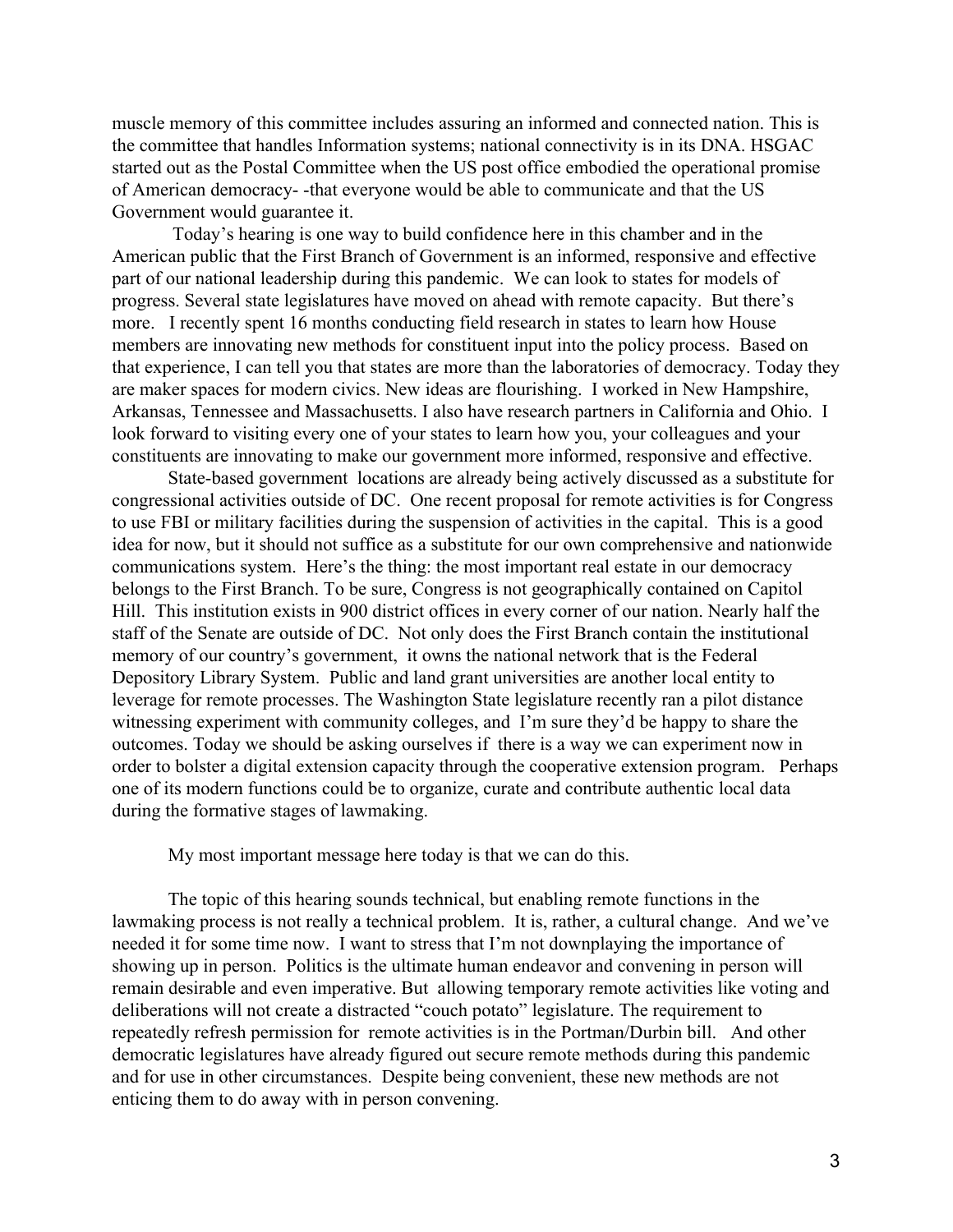And besides, we should all take comfort in knowing that Congress is already on the right track. The House Modernization Committee is a good example of institutional progress on technology recommendations. But there's more. Behind the scenes here on Capitol Hill, the technology gears have been sparking: Congress has been machine readable for several years. Data is available in bulk. Both House and Senate data is consolidated at Congress.gov. A treasure trove of congressional data is now open and available to the public. Paper based systems are slowly transitioning to an integrated, digital workflow. We've got a solid foundation in place. On top of that, the private sector has decades of experience building secure information sharing systems across time zones and diverse geographies. When we do decide to move forward, we will surely have the benefit of world-class private sector assistance.

 Indeed, let's reflect on what we can learn about national unity from this crisis. This pandemic pause is a chance to re establish a nation-wide common experience. Americans are coming together to help each other in every state. Despite frustrations, Congress has taken vital stabilizing steps to provide relief. As far as remote technology goes, it's likely that every American either knows someone or has personally moved an entire workflow to an online video conference system. They are having the same experience as we are today. You can be sure that this workspace will be different than what you are used to in the Senate chamber, but you can still get a lot done. And, we know some things already. For example, glitches are inevitable. Lagging will happen--it's hard--and we have to deal with it. We know we need to figure out how to multi task. How about time limits, or raising your hand? How are you supposed to communicate in confidence with your staff? Figuring out how to answer these sorts of questions is now our challenge.

Most important, we must make sure that voting or deliberation using remote technology is a simple process that everyone can understand. Other democratic countries are sharing lessons learned every day. Please make sure to view the [video explainer t](http://www.senado.leg.br/senado/hotsites/sdr/index_eng.html)hat the Parliament of Brazil provided for remote member participation.<sup>2</sup> Finally, we should have confidence that remote functions here on the Hill are doable. This won't be too hard if we work together. The House Veterans Affairs Committee conducted a virtual gathering just two days ago. Moreover, members began piloting new platform methods before the COVID19 even arrived.<sup>3</sup> We need to make sure that we are sharing newly gained knowledge across the Hill during this time of rapid change. I recommend that the leadership of both parties here in the Senate designate staff to create a shared mechanism for lessons learned.

I hope what I have offered here in my testimony today helps build confidence to keep the momentum for remote voting and deliberation going forward. I am positive that today's hearing and the steps that follow will benefit this institution and the American people. To be sure, my endorsement of remote capacity is not extraordinary. What we are discussing here today would be expected of any modern public-facing organization. And thanks to this subcommittee, what I'm saying is not just theoretical. We are at this very moment showing how our institutions can rise to the occasion and how our leaders can begin to build the groundwork for a more capable Congress, a stronger Article One and a more resilient democracy.

<sup>2</sup> Please see [www.crowd.law](http://www.crowd.law/) at NYU for many international examples.

<sup>&</sup>lt;sup>3</sup> Please see these examples: a member led district level SIDE hearing (Stakeholders, Individuals, Data and Evidence, case study forthcoming from Beeck Center, a collaborative editing platform used by a House [Committee](https://www.popvox.com/us/federal/bills/116/hr5986) to write a bill with individuals distributed across the USA and Elevator, a [mentoring](https://medium.com/g21c/apps-for-congress-assembly-required-25b239df67d4?source=---------6-----------------------) app built to assist new [members.](https://medium.com/g21c/apps-for-congress-assembly-required-25b239df67d4?source=---------6-----------------------)